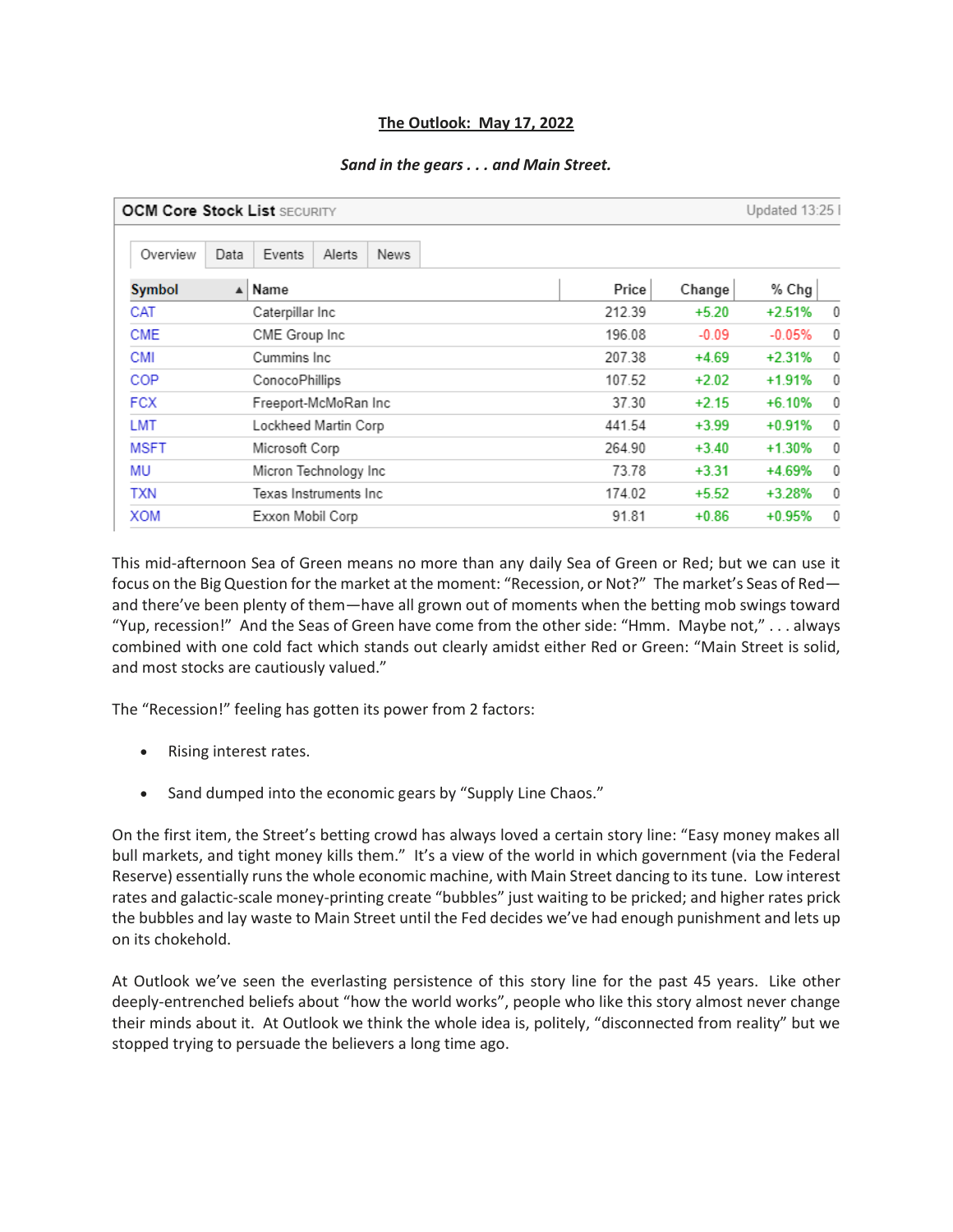The way the world really works is by the everlasting power of human determination, ingenuity and responsibility—usually despite plenty of "sand in the gears" courtesy of government mistakes. That is exactly how it's working right now. Let's glance at a few pictures.

## **Pessimism Dominates**

U.S. firms in China on their investment plans after recent Covid outbreaks



Note: survey conducted on 121 companies between April 29 and May 5

If the world were awarding medals for "Sand in the Gears" these days, China would be sweeping gold, silver and bronze. China's dictator, Mr. Xi, has spent the past few years sending signals to the world that his personal power stands first, second and third on his list of priorities; and the economic welfare of China stands somewhere far below. That describes most dictators. It also explains why such men make so many shocking mistakes. Fear of losing power—like fear of anything—clouds clear thinking. Mr. Xi's "China Lockdown, Version 4 (or so)" is the kind of shocking blunder only a dictator could get away with. The picture above is one of a hundred with the same message: the rest of the world has permanently changed its impressions about China. From "We've got to be there!" it has become "Watch out! How do we cut back or get out?" It has taken about 4 years of Mr. Xi's hostile actions to soak into most business leader's minds. The results are the picture above, showing the backing-away from China investment; and the effect which will follow: slower growth in China . . . or even decline.

The market's betting crowd get this, all right—hence the many recent Seas of Red triggered by news from China: more Lockdown insanity, slowing trade and growth numbers, etc. It's been as easy as usual to gain the impression that China's massive "Sand in the Gears" efforts must surely be causing Main Street USA and Main Street World to grind to a halt somewhere out in the Sahara, with nothing to do but abandon the vehicle and hike for safety through the sandstorm. That impression has been helped along every day by countless media stories about Supply Chain Chaos: from baby food to tractors to computer chips. The